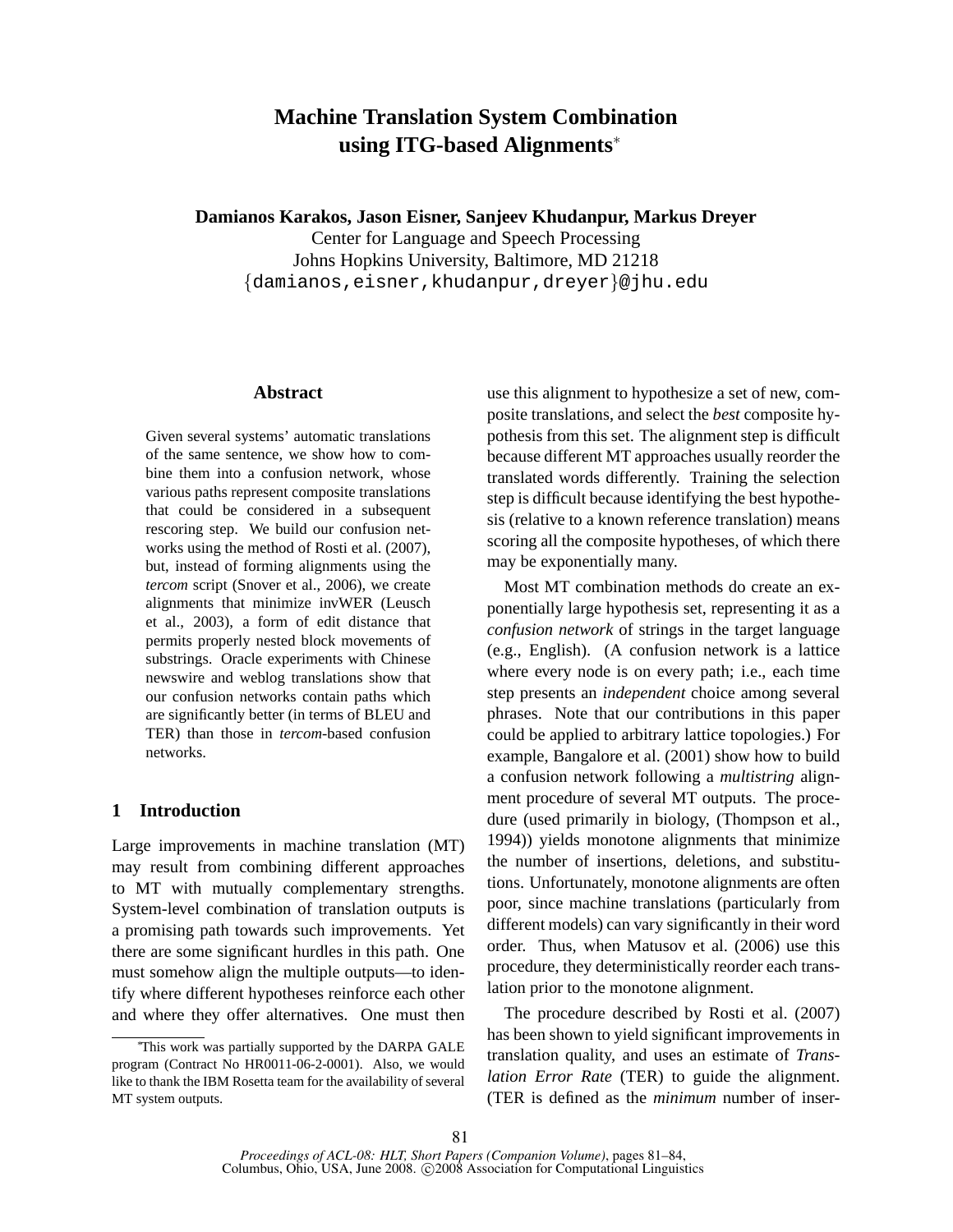tions, deletions, substitutions and *block shifts* between two strings.) A remarkable feature of that procedure is that it performs the alignment of the output translations (i) without any knowledge of the translation model used to generate the translations, and (ii) without any knowledge of how the target words in each translation align back to the source words. In fact, it only requires a procedure for creating pairwise alignments of translations that allow appropriate re-orderings. For this, Rosti et al. (2007) use the *tercom* script (Snover et al., 2006), which uses a number of heuristics (as well as dynamic programming) for finding a sequence of edits (insertions, deletions, substitutions and block shifts) that convert an input string to another. In this paper, we show that one can build *better* confusion networks (in terms of the *best* translation possible from the confusion network) when the pairwise alignments are computed not by *tercom*, which *approximately* minimizes TER, but instead by an *exact* minimization of *invWER* (Leusch et al., 2003), which is a restricted version of TER that permits only properly nested sets of block shifts, and can be computed in polynomial time.

The paper is organized as follows: a summary of TER, *tercom*, and invWER, is presented in Section 2. The system combination procedure is summarized in Section 3, while experimental (oracle) results are presented in Section 4. Conclusions are given in Section 5.

## **2 Comparing** *tercom* **and invWER**

The *tercom* script was created mainly in order to measure translation quality based on TER. As is proved by Shapira and Storer (2002), computation of TER is an NP-complete problem. For this reason, *tercom* uses some heuristics in order to compute *an approximation to TER* in polynomial time. In the rest of the paper, we will denote this approximation as *tercomTER*, to distinguish it from (the intractable) TER. The block shifts which are allowed in *tercom* have to adhere to the following constraints: (i) A block that has an exact match cannot be moved, and (ii) for a block to be moved, it should have an *exact* match in its new position. However, this sometimes leads to counter-intuitive sequences of edits; for instance, for the sentence pair

## "thomas jefferson says eat your vegetables" "eat your cereal thomas edison says",

*tercom* finds an edit sequence of cost 5, instead of the optimum 3. Furthermore, the block selection is done in a greedy manner, and the final outcome is dependent on the shift order, even when the above constraints are imposed.

An alternative to *tercom*, considered in this paper, is to use the Inversion Transduction Grammar (ITG) formalism (Wu, 1997) which allows one to view the problem of alignment as a problem of bilingual parsing. Specifically, ITGs can be used to find the optimal edit sequence under the restriction that block moves must be properly nested, like parentheses. That is, if an edit sequence swaps adjacent substrings A and B of the original string, then any other block move that affects A (or B) must stay completely within A (or B). An edit sequence with this restriction corresponds to a synchronous parse tree under a simple ITG that has one nonterminal and whose terminal symbols allow insertion, deletion, and substitution.

The minimum-cost ITG tree can be found by dynamic programming. This leads to *invWER* (Leusch et al., 2003), which is defined as the minimum number of edits (insertions, deletions, substitutions and block shifts allowed by the ITG) needed to convert one string to another. In this paper, the minimuminvWER alignments are used for generating confusion networks. The alignments are found with a 11 rule Dyna program (Dyna is an environment that facilitates the development of dynamic programs—see (Eisner et al., 2005) for more details). This program was further sped up (by about a factor of 2) with an  $A^*$  search heuristic computed by additional code. Specifically, our admissible outside heuristic for aligning two substrings estimated the cost of aligning the words *outside* those substrings as if reordering those words were free. This was complicated somewhat by type/token issues and by the fact that we were aligning (possibly weighted) lattices. Moreover, the *same* Dyna program was used for the computation of the minimum invWER path in these confusion networks (oracle path), without having to invoke *tercom* numerous times to compute the best sentence in an N-best list.

The two competing alignment procedures were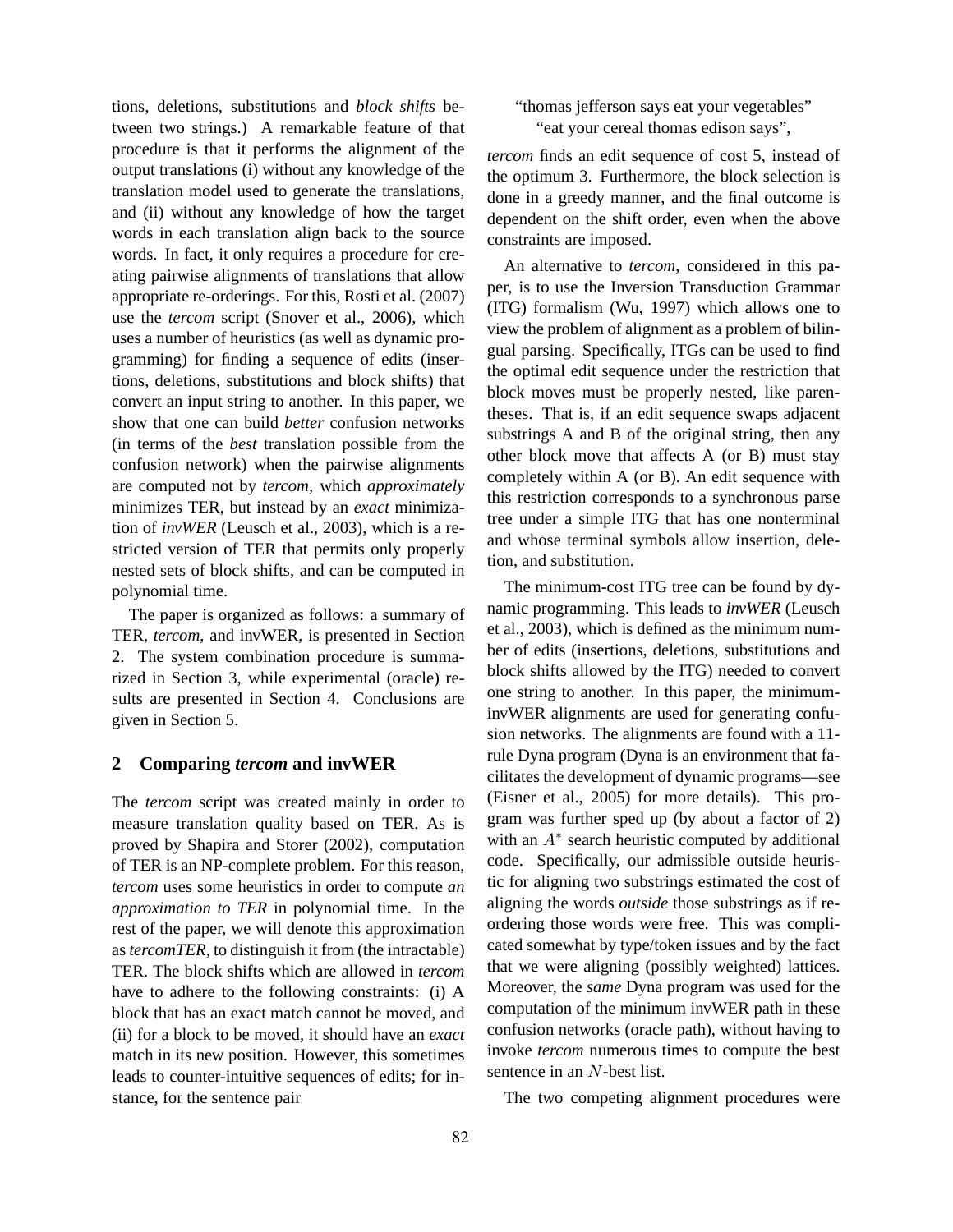| Lang. / Genre | tercomTER | invWER |
|---------------|-----------|--------|
| Arabic NW     | 15.1%     | 14.9%  |
| Arabic WB     | 26.0%     | 25.8%  |
| Chinese NW    | 26.1%     | 25.6%  |
| Chinese WB    | 30.9%     | 30.4%  |

Table 1: Comparison of average per-document tercomTER with invWER on the EVAL07 GALE Newswire ("NW") and Weblogs ("WB") data sets.

used to *estimate* the TER between machine translation system outputs and reference translations. Table 1 shows the TER estimates using *tercom* and invWER. These were computed on the translations submitted by a system to NIST for the GALE evaluation in June 2007. The references used are the post-edited translations for that system (i.e., these are "HTER" approximations). As can be seen from the table, in *all* language and genre conditions, invWER gives a *better* approximation to TER than tercomTER. In fact, out of the roughly 2000 total segments in all languages/genres, tercomTER gives a lower number of edits in only 8 cases! This is a clear indication that ITGs can explore the space of string permutations more effectively than *tercom*.

## **3 The System Combination Approach**

ITG-based alignments and *tercom*-based alignments were also compared in oracle experiments involving confusion networks created through the algorithm of Rosti et al. (2007). The algorithm entails the following steps:

- Computation of all pairwise alignments between system hypotheses (either using ITGs or *tercom*); for each pair, one of the hypotheses plays the role of the "reference".
- Selection of a system output as the "skeleton" of the confusion network, whose words are used as anchors for aligning all other machine translation outputs together. Each arc has a translation output word as its label, with the special token "NULL" used to denote an insertion/deletion between the skeleton and another system output.
- Multiple consecutive words which are inserted relative to the skeleton form a phrase that gets

|    | Genre <i>CNs with tercom</i> | CNs with ITG     |
|----|------------------------------|------------------|
| NW | 50.1% (27.7%)                | 48.8% $(28.3\%)$ |
| WB | 51.0% (25.5%)                | $50.5\%$ (26.0%) |

Table 2: TercomTERs of invWER-oracles and (in parentheses) oracle BLEU scores of confusion networks generated with *tercom* and ITG alignments. The best results per row are shown in bold.

aligned with an *epsilon* arc of the confusion network.

• Setting the weight of each arc equal to the negative log (posterior) probability of its label; this probability is proportional to the number of systems which output the word that gets aligned in that location. Note that the algorithm of Rosti et al. (2007) used N-best lists in the combination. Instead, we used the singlebest output of each system; this was done because not all systems were providing N-best lists, and an unbalanced inclusion would favor some systems much more than others. Furthermore, for each genre, one of our MT systems was significantly better than the others in terms of word order, and it was chosen as the skeleton.

## **4 Experimental Results**

Table 2 shows tercomTERs of invWER-oracles (as computed by the aforementioned Dyna program) and oracle BLEU scores of the confusion networks. The confusion networks were generated using 9 MT systems applied to the Chinese GALE 2007 Dev set, which consists of roughly 550 Newswire segments, and 650 Weblog segments. The confusion networks which were generated with the ITGbased alignments gave significantly better oracle tercomTERs (significance tested with a Fisher sign test,  $p - 0.02$ ) and better oracle BLEU scores. The BLEU oracle sentences were found using the dynamic-programming algorithm given in Dreyer et al. (2007) and measured using Philipp Koehn's evaluation script. On the other hand, a comparison between the 1-best paths did not reveal significant differences that would favor one approach or the other (either in terms of tercomTER or BLEU).